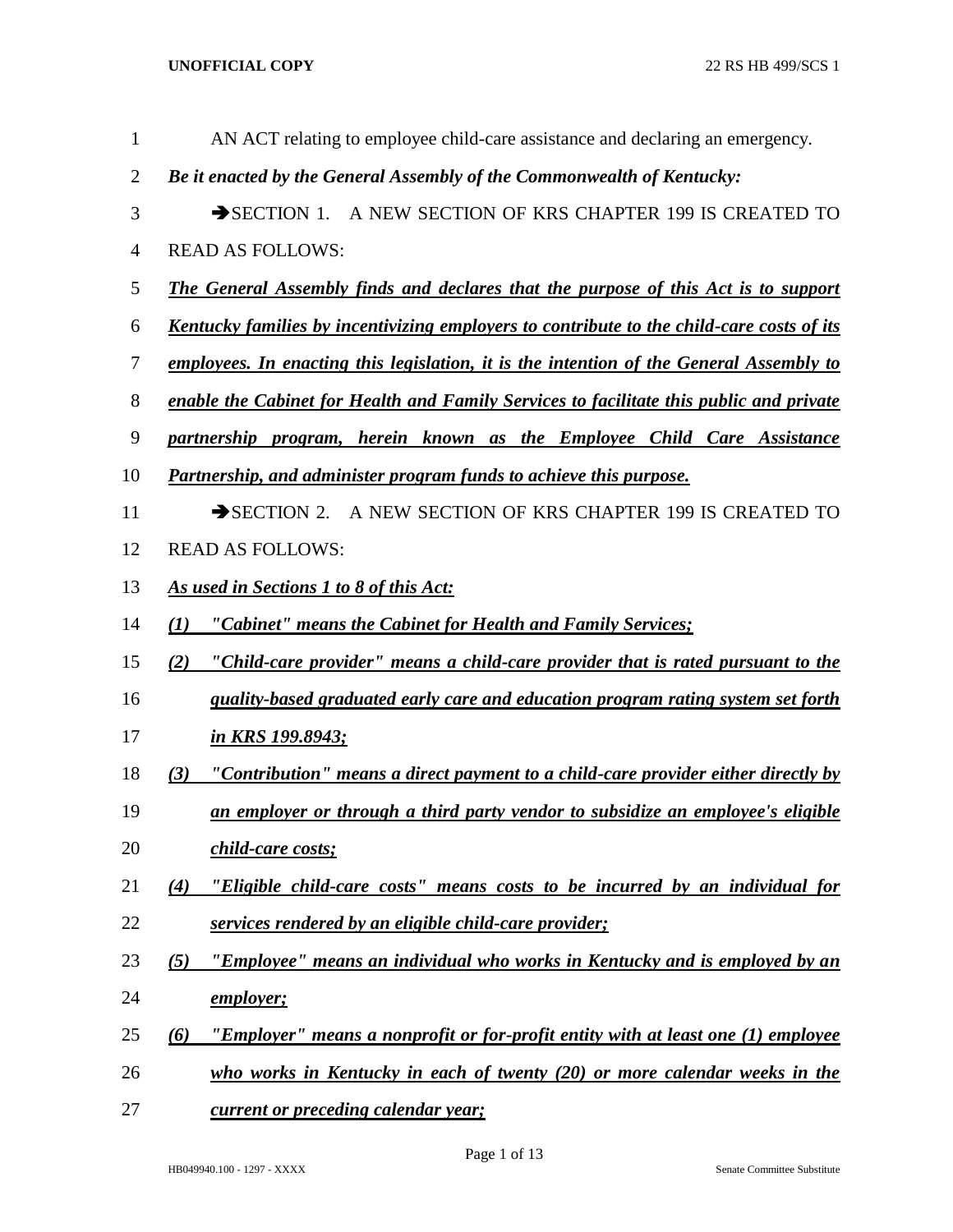- *(7) "Fund" means the fund administered by the Cabinet as described in Section 5 of this Act;*
- *(8) "Program" means the Employee Child Care Assistance Partnership;*
- *(9) "Small business" means a business with fewer than fifty (50) employees who are*
- *individually contracted to work more than thirty-five (35) hours per week;*
- *(10) "State match" means the money paid directly to the child-care provider by the Cabinet from the fund described in Section 5 of this Act; and*
- *(11) "State median household income" means the most recent estimate available of*
- *real median household income for the state, as determined by the United States*
- *Census Bureau, and adjusted for family size.*
- 11 SECTION 3. A NEW SECTION OF KRS CHAPTER 199 IS CREATED TO
- READ AS FOLLOWS:
- *(1) The Employee Child Care Assistance Partnership program is hereby established*
- *under the cabinet. To administer the program, the cabinet may:*
- *(a) Delegate authority to a subsidiary department;*
- *(b) Coordinate and share information with other executive branch agencies; and*
- *(c) Enter into contracts with third parties to administer the program or specific parts of the program.*
- *(2) The cabinet shall be responsible for:*
- *(a) Creating and making available a standardized contract for participation in*
- *the program;*
- *(b) Processing the contract between an employer, employee, and child-care provider that is submitted to the cabinet;*
- *(c) Notifying the parties of their enrollment status in the program;*
- *(d) Managing and administering the program funds;*
- *(e) Securing third-party vendors in accordance with all applicable federal and*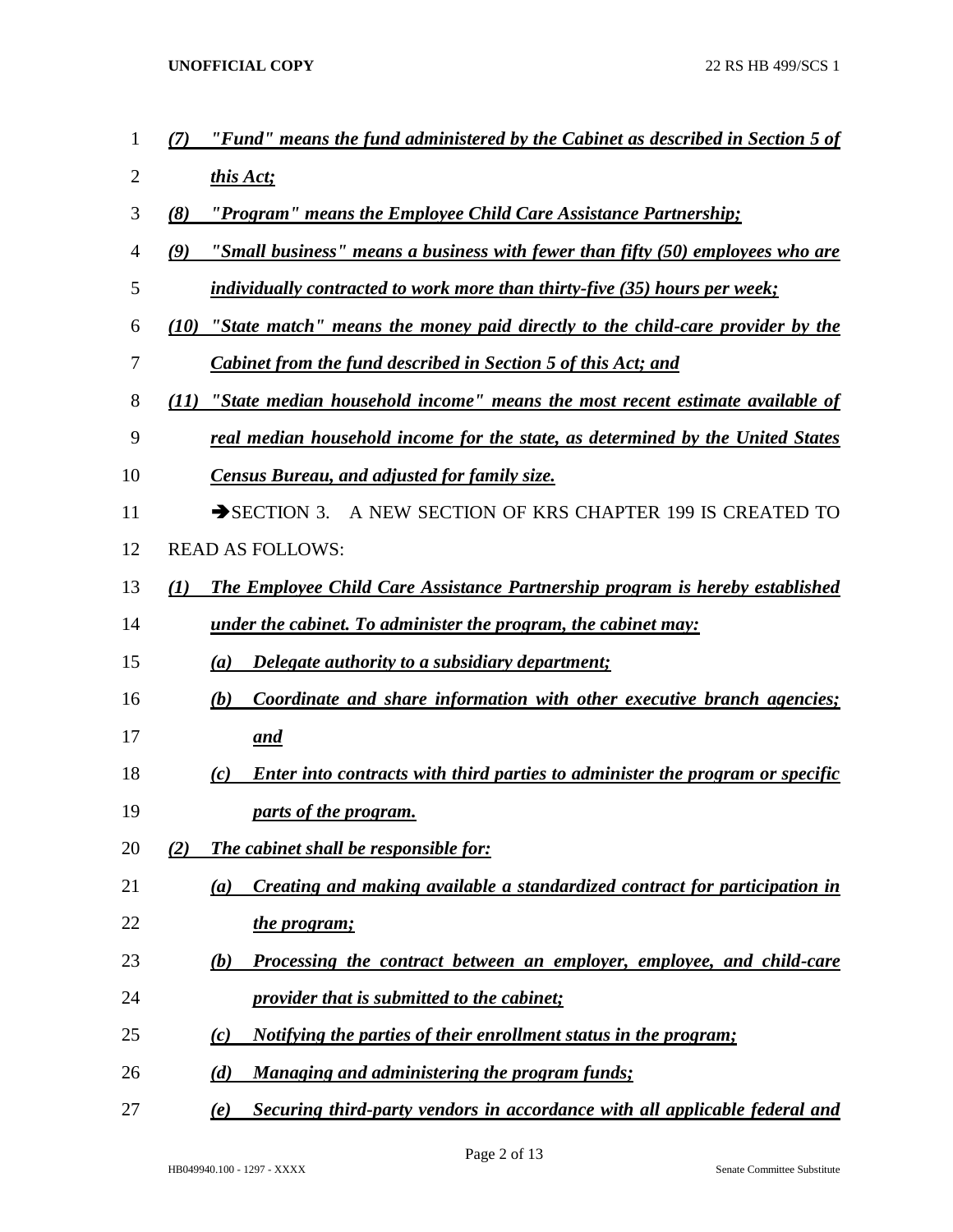| 1  |          | <u>state procurement regulations, if deemed necessary;</u>                                         |
|----|----------|----------------------------------------------------------------------------------------------------|
| 2  |          | (f)<br>Verifying the eligibility of the respective employee, employer, and child-care              |
| 3  |          | provider as parties to a contract for participation in the program prior to                        |
| 4  |          | disbursement of a state match;                                                                     |
| 5  |          | Collecting and verifying household income information from eligible<br>$\left( \mathbf{g} \right)$ |
| 6  |          | employees and determining the amount of the state match for which the                              |
| 7  |          | employee is eligible; and                                                                          |
| 8  |          | Distributing educational materials about the program's objectives, benefits,<br>(h)                |
| 9  |          | and eligibility requirements to employers, employees, and child-care                               |
| 10 |          | <i>providers.</i>                                                                                  |
| 11 | (3)      | The cabinet shall review the completed contract after it is submitted by the                       |
| 12 |          | employer and, if the employee, employer, and the proposed child-care provider                      |
| 13 |          | meet program eligibility requirements, agree to match the contribution made by                     |
| 14 |          | the employer up to one hundred percent (100%) of the cost of service from the                      |
| 15 |          | fund.                                                                                              |
| 16 | (4)      | <b>The cabinet shall only become party to a proposed contract under this program if</b>            |
| 17 |          | the fund reflects a positive balance based on both:                                                |
| 18 |          | The cabinet's existing contractual obligations already accrued under this<br>(a)                   |
| 19 |          | program; and                                                                                       |
| 20 |          | The cabinet's additional financial obligation imposed by the proposed<br>(b)                       |
| 21 |          | contract.                                                                                          |
| 22 | (5)      | The cabinet shall not agree to become party to a proposed contract pursuant to                     |
| 23 |          | this program if the corresponding financial obligation would cause the fund to                     |
| 24 |          | accrue a negative balance.                                                                         |
| 25 | $\omega$ | The cabinet shall maintain a waitlist of contracts submitted after available funds                 |
| 26 |          | <u>were committed. The cabinet shall become party to a proposed contract from the</u>              |
| 27 |          | waitlist as new funds become available and according to the order in which it was                  |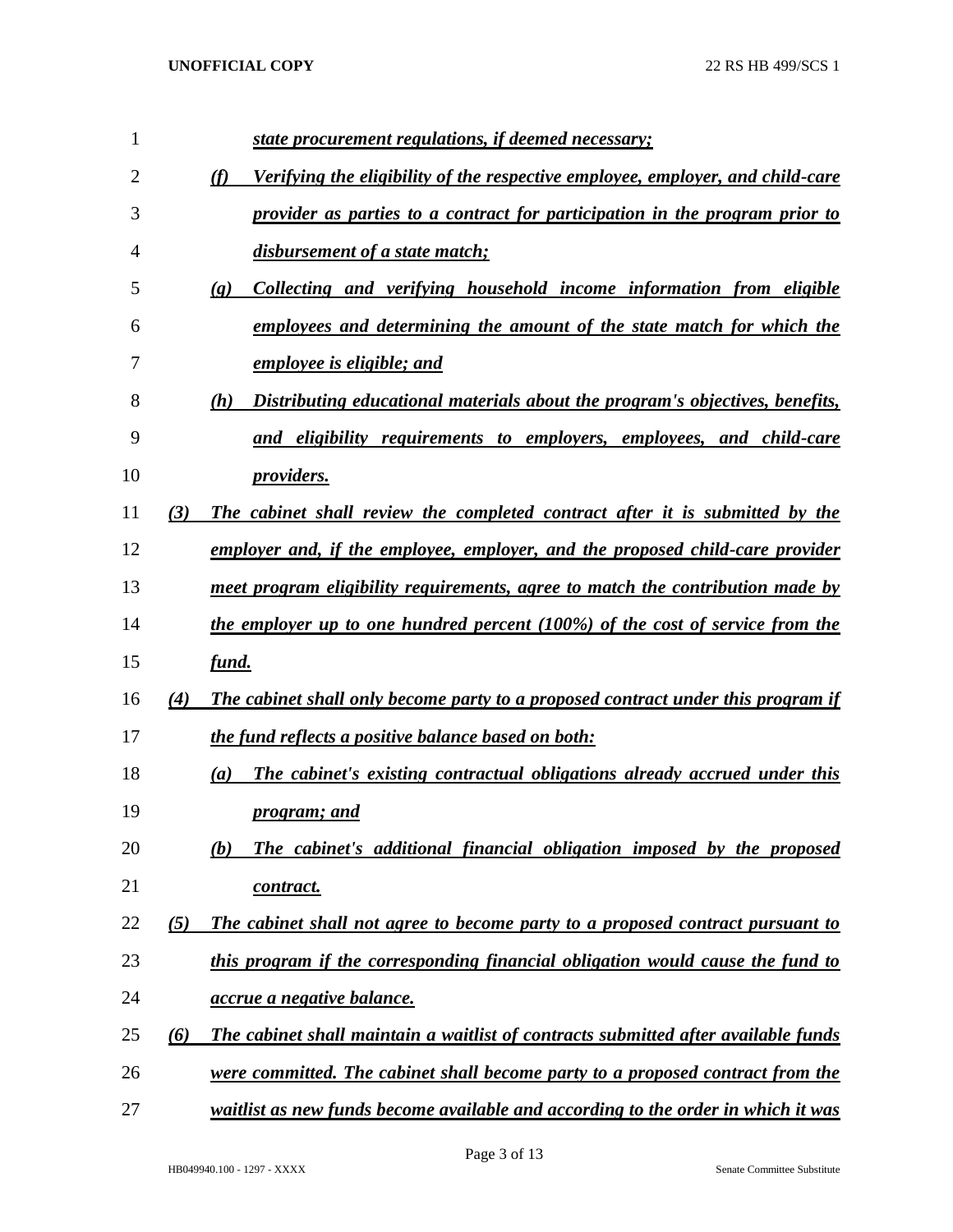| 1              | received.                                                                                |
|----------------|------------------------------------------------------------------------------------------|
| 2              | The cabinet shall issue a state match directly to the child-care provider or<br>(7)      |
| 3              | through a third-party vendor for the duration of the contract.                           |
| $\overline{4}$ | (8)<br>The cabinet shall not disclose an employee's personal information without that    |
| 5              | <i>individual's express written consent.</i>                                             |
| 6              | (9)<br>In the first fiscal year of the program, the cabinet shall administer the program |
| 7              | <i><u>according to the following:</u></i>                                                |
| 8              | The cabinet shall begin administering the program after the effective date of<br>(a)     |
| 9              | this Act, including but not limited to:                                                  |
| 10             | Promulgating the required administrative regulations as described in<br>1.               |
| 11             | <b>Section 4 of this Act; and</b>                                                        |
| 12             | 2.<br><b>Soliciting third-party vendor contracts, if deemed necessary;</b>               |
| 13             | (b)<br>The cabinet shall not begin accepting proposed contracts from employers           |
| 14             | <u>pursuant to this program prior to ninety (90) calendar days before July 1,</u>        |
| 15             | 2023; and                                                                                |
| 16             | The cabinet shall not disperse state matches from the fund as a party to a<br>(c)        |
| 17             | contract with an employer, employee, and child-care provider pursuant to                 |
| 18             | <i>this program prior to July 1, 2023.</i>                                               |
| 19             | Beginning in 2024 and every year thereafter, the cabinet shall begin accepting<br>(10)   |
| 20             | proposed contracts from employers, employees, and child-care providers for the           |
| 21             | next fiscal year according to the following:                                             |
| 22             | Ninety (90) calendar days before July 1st for employers with existing<br>(a)             |
| 23             | approved contracts pursuant to the program; and                                          |
| 24             | Forty-five (45) calendar days before July 1st for all other employers.<br>(b)            |
| 25             | Beginning in 2024 and every year thereafter, the cabinet shall publish reports<br>(11)   |
| 26             | detailing the efficacy of the program by July 15th and December 15th of each             |
| 27             | year and shall submit the report to the Legislative Research Commission. The             |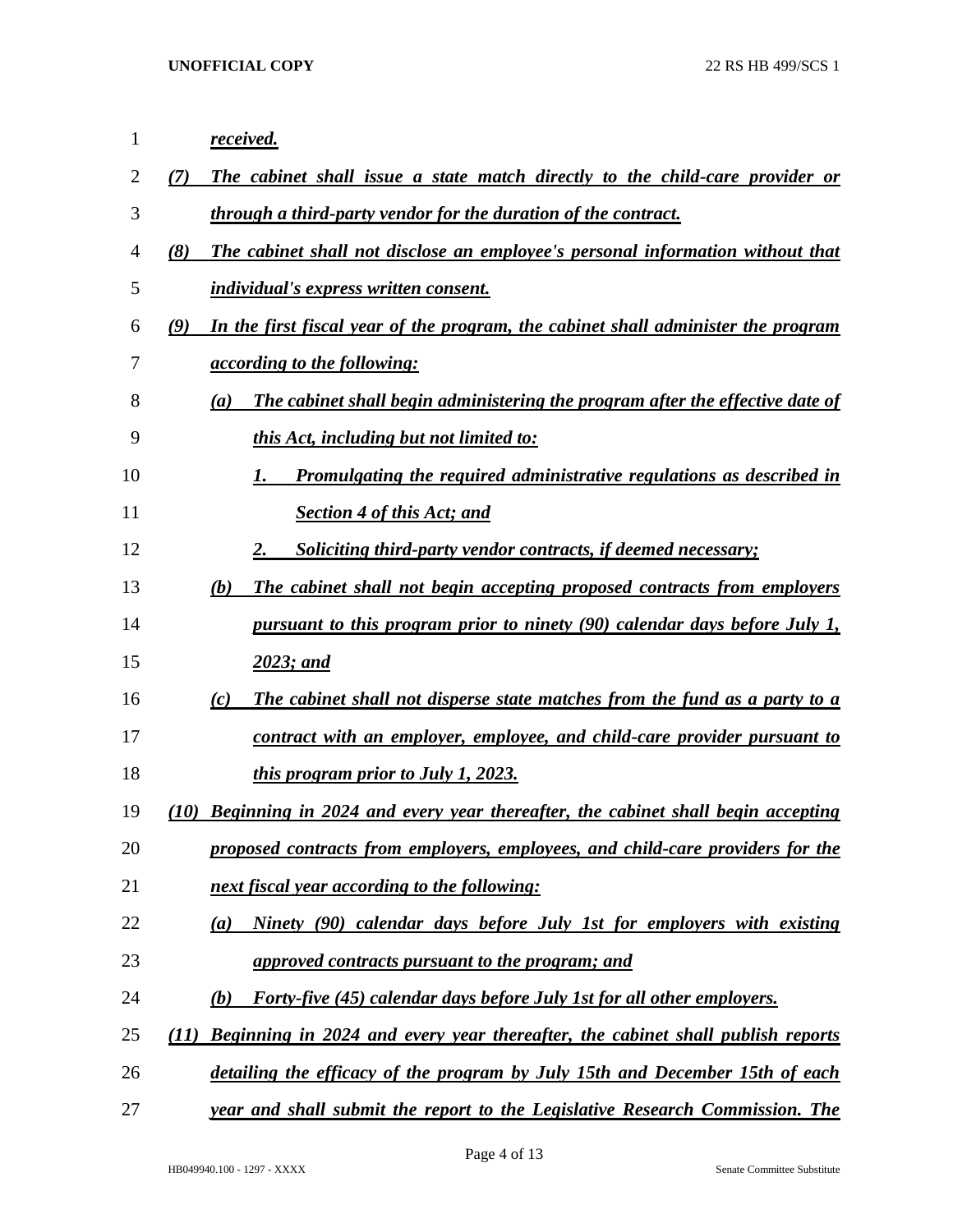| 1  | report shall include at least the following information about the program:                                 |
|----|------------------------------------------------------------------------------------------------------------|
| 2  | Any appropriation made in the past fiscal year to the fund;<br>(a)                                         |
| 3  | The total number of standardized contracts submitted by employers;<br>(b)                                  |
| 4  | The total amount of state matches paid out of the fund by the cabinet;<br>(c)                              |
| 5  | (d)<br>The breakdown of the state matches paid by county;                                                  |
| 6  | Information on the size, geographical location, and industry type of<br>(e)                                |
| 7  | <u>employers who participated in the program;</u>                                                          |
| 8  | (f)<br>The number, license type, quality rating, and geographical distribution of                          |
| 9  | <i>participating child-care providers;</i>                                                                 |
| 10 | The average cost for services charged by child-care providers participating<br>$\left( \mathbf{g} \right)$ |
| 11 | in the program and information on how these costs have increased or                                        |
| 12 | decreased during the most recent reporting period and previous reporting                                   |
| 13 | <i>periods;</i>                                                                                            |
| 14 | The number and total dollar value of contracts not approved by the cabinet;<br>(h)                         |
| 15 | and                                                                                                        |
| 16 | The demographic information of employees participating in the program.<br>(i)                              |
| 17 | Prior to one hundred twenty (120) calendar days before July 1, 2023, the cabinet<br>(12)                   |
| 18 | shall publish a report detailing implementation plans for the program and submit                           |
| 19 | the report to the Legislative Research Commission.                                                         |
| 20 | SECTION 4. A NEW SECTION OF KRS CHAPTER 199 IS CREATED TO                                                  |
| 21 | <b>READ AS FOLLOWS:</b>                                                                                    |
| 22 | The cabinet, or its designated department, shall promulgate administrative regulations                     |
| 23 | in accordance with KRS Chapter 13A to effectuate the provisions of Sections 1 to 8 of                      |
| 24 | this Act including:                                                                                        |
| 25 | Creating a standardized agreement for employers, employees, and providers<br>(I)                           |
| 26 | wishing to participate in the program, to be completed and agreed to by each                               |
| 27 | respective party that includes:                                                                            |

HB049940.100 - 1297 - XXXX Senate Committee Substitute

Page 5 of 13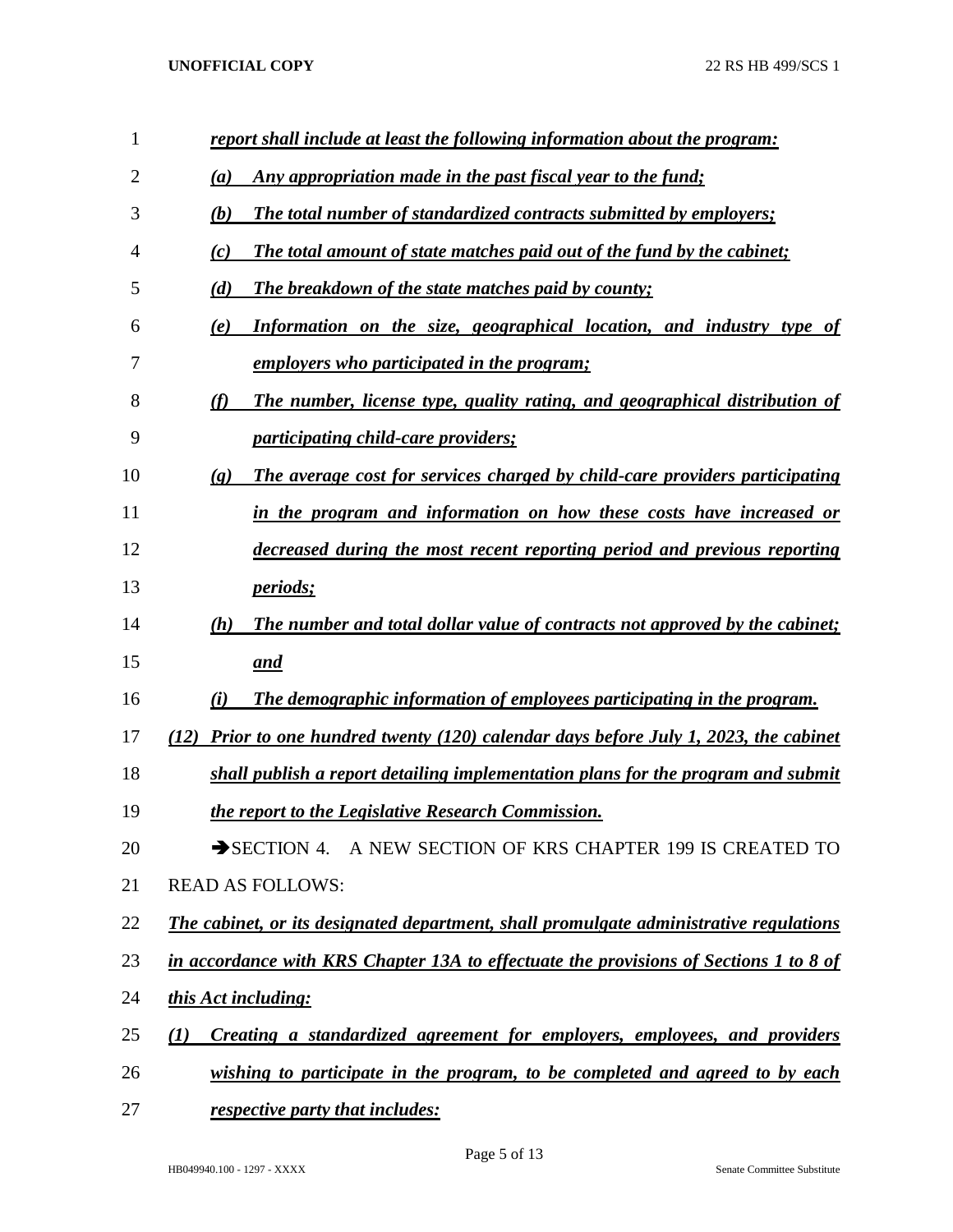| 1              |     | Name, physical location, size, and industry of the employer;<br>(a)                                                  |
|----------------|-----|----------------------------------------------------------------------------------------------------------------------|
| $\overline{2}$ |     | (b)<br><u>Name and phone number of the employer's point of contact;</u>                                              |
| 3              |     | <u>Name and physical location of the child-care provider;</u><br>(c)                                                 |
| 4              |     | <u>Name and phone number of the child-care provider's point of contact;</u><br>(d)                                   |
| 5              |     | Name and home address of the employee;<br>(e)                                                                        |
| 6              |     | (f)<br>Total contribution to be paid by the employer to the provider, either directly                                |
| 7              |     | <u>or through a third-party vendor;</u>                                                                              |
| 8              |     | <u>Total amount of the state match to be paid to the provider, either directly or</u><br>$\left( \mathbf{g} \right)$ |
| 9              |     | <u>through a third-party vendor;</u>                                                                                 |
| 10             |     | Duration of the contract, which shall not last beyond the end of the state's<br>(h)                                  |
| 11             |     | <u>fiscal year in any given year;</u>                                                                                |
| 12             |     | <b>Frequency of the contribution to be made directly to the child-care provider</b><br>(i)                           |
| 13             |     | in accordance with the provider's established billing cycle; and                                                     |
| 14             |     | (i)<br><u>Demographic information of the employee.</u>                                                               |
| 15             | (2) | <b>Establishing eligibility verification procedures for the following parties as a</b>                               |
| 16             |     | prerequisite for the cabinet entering the agreement as a party and issuing a state                                   |
| 17             |     | match:                                                                                                               |
| 18             |     | <b>Employer's enrollment in the program;</b><br>$\left(a\right)$                                                     |
| 19             |     | <b>Employee's eligibility; and</b><br>(b)                                                                            |
| 20             |     | <i>Child-care provider's eligibility;</i><br>(c)                                                                     |
| 21             | (3) | Collecting and verifying household income information from eligible employees                                        |
| 22             |     | and determining the amount of the state match for which the employee is eligible                                     |
| 23             |     | in accordance with Section 5 of this Act;                                                                            |
| 24             | (4) | Creating procedures for issuing a notice to all parties to the agreement of their                                    |
| 25             |     | enrollment in the program upon receiving and processing the contract and                                             |
| 26             |     | determining eligibility;                                                                                             |
| 27             | (5) | <u>Compiling confidentiality protocols for the cabinet and its designated department</u>                             |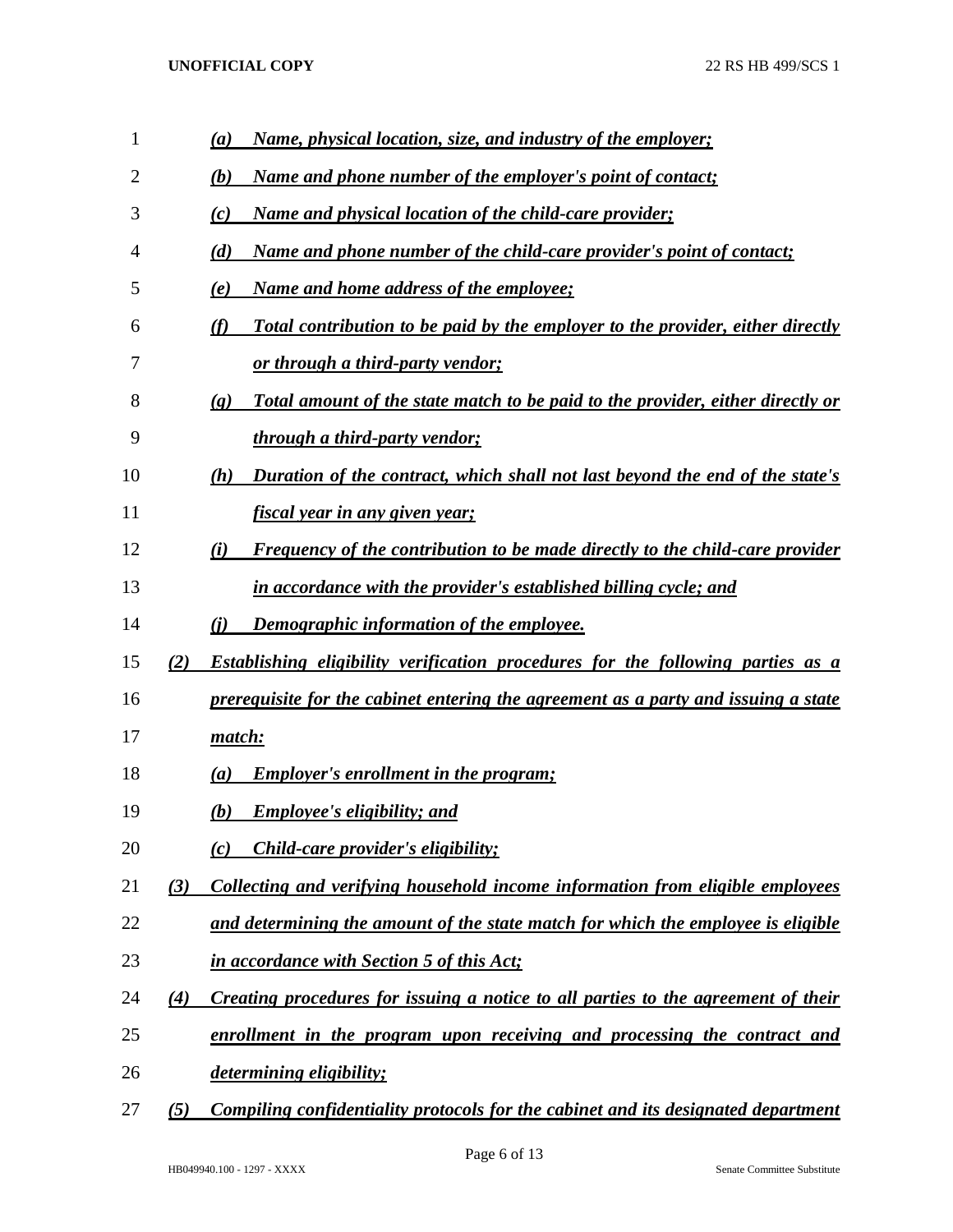- *or departments to safeguard the personal information of participating employees,*
- *employers, and child-care providers;*
- *(6) Introducing reporting requirements for an employer or a child-care provider*
- *reporting a lapse or nonpayment of contribution towards eligible child-care services;*
- *(7) Creating procedures for issuing and logging a state match to child-care providers pursuant to the respective contract;*
- *(8) Maintaining records of the fund in the fiscal year and all payments;*
- *(9) Creating criteria for participant disqualification from the program;*
- *(10) Establishing procedures for appeals hearings; and*
- *(11) Establishing procedures for recouping state matches or portions of state matches*
- *that result in overpayments to participating child-care providers.*
- 13 SECTION 5. A NEW SECTION OF KRS CHAPTER 199 IS CREATED TO
- READ AS FOLLOWS:
- *(1) There is hereby established in the State Treasury a revolving account to be known*
- *as the Employee Child Care Assistance Partnership fund. The fund shall consist*
- *of moneys appropriated by the General Assembly, contributions, gifts, or grants*
- *made available for the purposes of the program.*
- *(2) The fund shall be administered by the cabinet or its designated department.*
- *(3) Notwithstanding KRS 45.229, any moneys remaining in the fund at the close of the fiscal year shall not lapse but shall be carried forward to the next fiscal year.*
- *(4) Any interest earnings of the fund shall become a part of the fund and shall not lapse.*
- *(5) Moneys deposited in the fund are hereby appropriated for the purposes set forth*
- *in Sections 1 to 8 of this Act and shall not be appropriated or transferred by the*
- *General Assembly for any other purpose.*
- *(6) The cabinet shall issue state matches out of the fund to child-care providers in*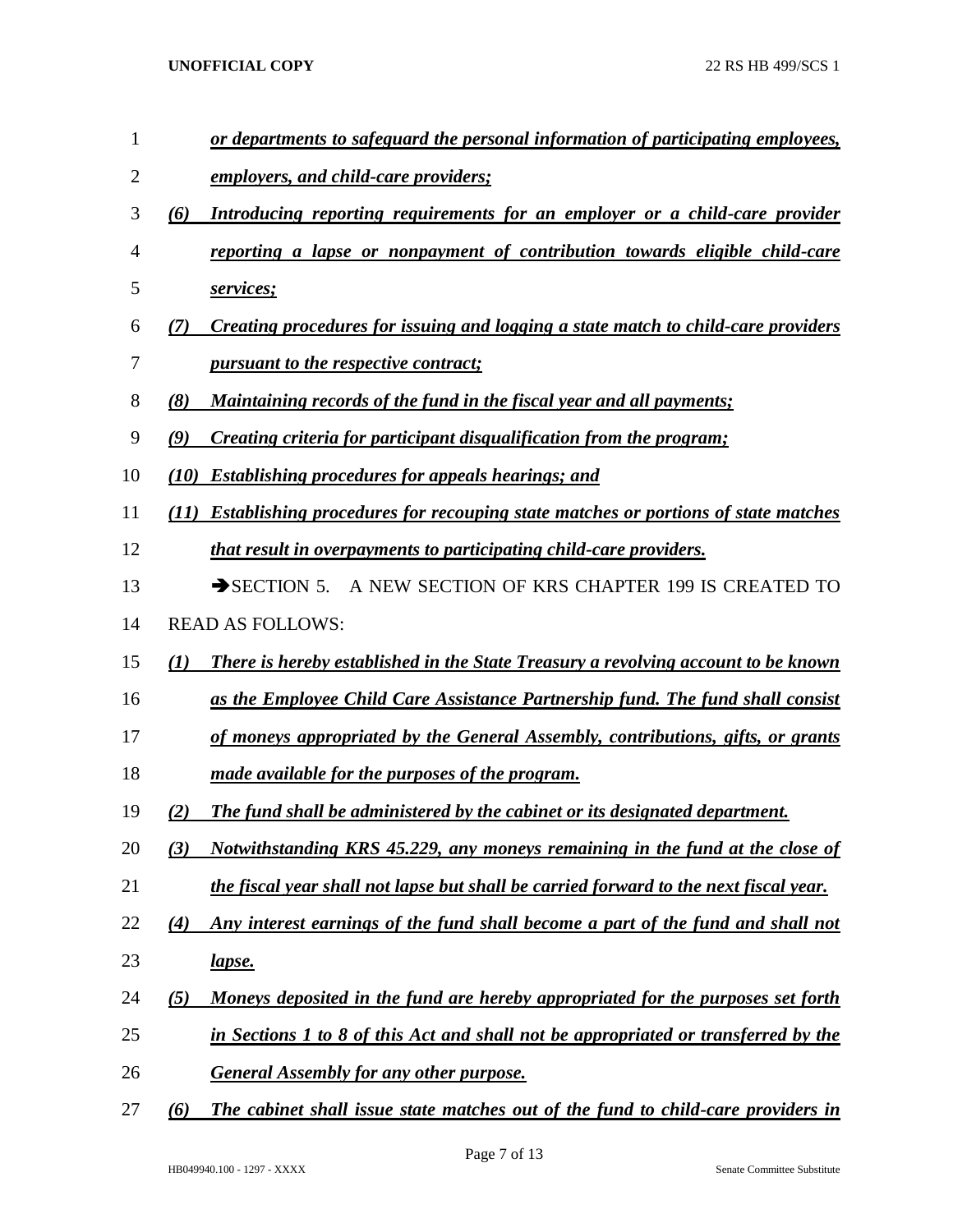| 1  | accordance with the provisions of the respective contracts and in the order that                |
|----|-------------------------------------------------------------------------------------------------|
| 2  | the cabinet processed the contracts.                                                            |
| 3  | <b>The state match shall not exceed one hundred percent (100%) of the</b><br>(7)<br>(a)         |
| 4  | contribution made by the employer for contracts in which the employee's                         |
| 5  | household income is equal to or less than one hundred percent (100%) of                         |
| 6  | the state median household income.                                                              |
| 7  | (b)<br>The state match shall decrease by ten percent $(10\%)$ for each twenty percent           |
| 8  | (20%) increase in household income over one hundred percent (100%) of                           |
| 9  | the state median household income up to one hundred eighty percent                              |
| 10 | (180%) of the state median household income.                                                    |
| 11 | The state match shall equal fifty percent (50%) for contracts in which the<br>(c)               |
| 12 | employee's household income exceeds one hundred eighty percent (180%)                           |
| 13 | of the state median household income.                                                           |
| 14 | (8)<br>In each fiscal year, twenty-five percent (25%) of the total fund shall be distributed    |
| 15 | to agreements in which an employer is a small business.                                         |
| 16 | (9)<br>In fiscal year $2022-2023$ , five percent (5%) of the total fund shall be distributed to |
| 17 | the cabinet to administer the program. In every fiscal year thereafter, three                   |
| 18 | percent $(3%)$ of the total fund shall be distributed to the cabinet to administer the          |
| 19 | <u>program.</u>                                                                                 |
| 20 | (10) A state match issued pursuant to this program and administered by the cabinet is           |
| 21 | for the promotion of the general welfare and shall not be considered                            |
| 22 | compensation for an employee's service.                                                         |
| 23 | SECTION 6. A NEW SECTION OF KRS CHAPTER 199 IS CREATED TO                                       |
| 24 | <b>READ AS FOLLOWS:</b>                                                                         |
| 25 | If an employer wishes to provide child-care assistance to an employee as a benefit<br>$\bf(1)$  |
| 26 | of employment and participate in this program, the employer may enter into an                   |
| 27 | agreement with its employee and a child-care provider using the standardized                    |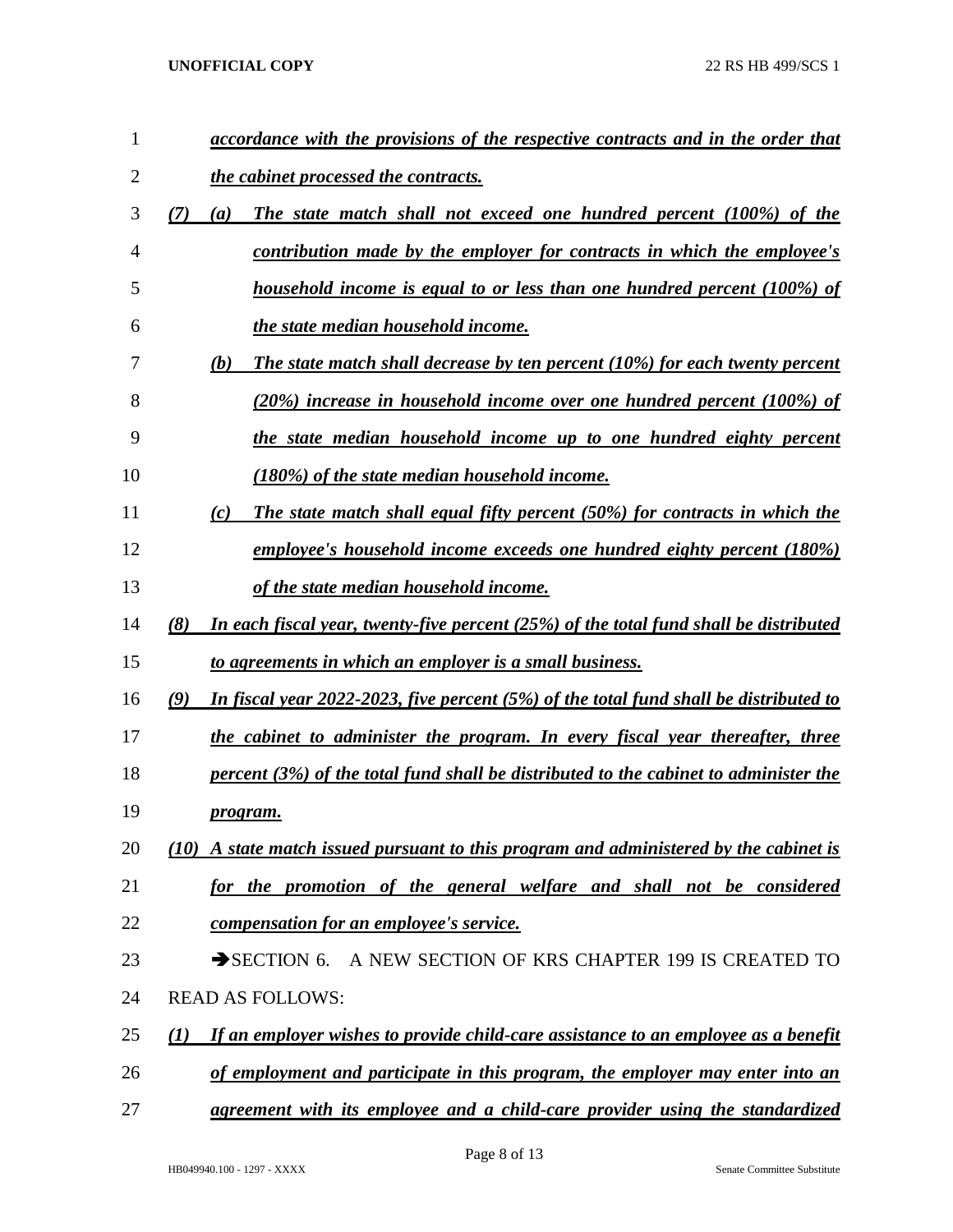| 1  | contract provided by the cabinet.                                                         |  |
|----|-------------------------------------------------------------------------------------------|--|
| 2  | To participate in the program, an employer shall do the following:<br>(2)                 |  |
| 3  | Obtain the standardized contract created by the cabinet and enter into it<br>(a)          |  |
| 4  | with the employee and child-care provider;                                                |  |
| 5  | Submit the proposed contract to the cabinet;<br>(b)                                       |  |
| 6  | Submit any additional information as deemed necessary by the cabinet<br>(c)               |  |
| 7  | pursuant to Section 4 of this Act; and                                                    |  |
| 8  | Make contributions to the employee's eligible child-care costs directly to the<br>(d)     |  |
| 9  | child-care provider or through a third-party vendor in accordance with the                |  |
| 10 | amount and frequency agreed to in the final contract.                                     |  |
| 11 | To participate in the program, an employee shall complete the standardized<br>(3)         |  |
| 12 | contract with the employer and the child-care provider and provide any additional         |  |
| 13 | information as deemed necessary by the cabinet pursuant to Section 4 of this Act.         |  |
| 14 | In the event that the agreement includes costs of service not covered by the<br>(4)       |  |
| 15 | employer's contribution and the state match, the employee shall make payments             |  |
| 16 | to the child-care provider according to the amount and frequency determined by            |  |
| 17 | the final contract. If another member of the employee's household or family               |  |
| 18 | becomes a party to an agreement in accordance with Sections 1 to 8 of this Act,           |  |
| 19 | the employer contribution and state match of that agreement may be utilized to            |  |
| 20 | pay for costs of service not covered by the employer contribution and state match         |  |
| 21 | of the preceding agreement, provided that it does not result in overpayment to the        |  |
| 22 | <u>provider.</u>                                                                          |  |
| 23 | $\rightarrow$ SECTION 7.<br>A NEW SECTION OF KRS CHAPTER 199 IS CREATED TO                |  |
| 24 | <b>READ AS FOLLOWS:</b>                                                                   |  |
| 25 | <b>Termination of an active contract between an employer, employee, child-care</b><br>(I) |  |
| 26 | provider, and the cabinet pursuant to this program shall occur in the following           |  |
| 27 | circumstances:                                                                            |  |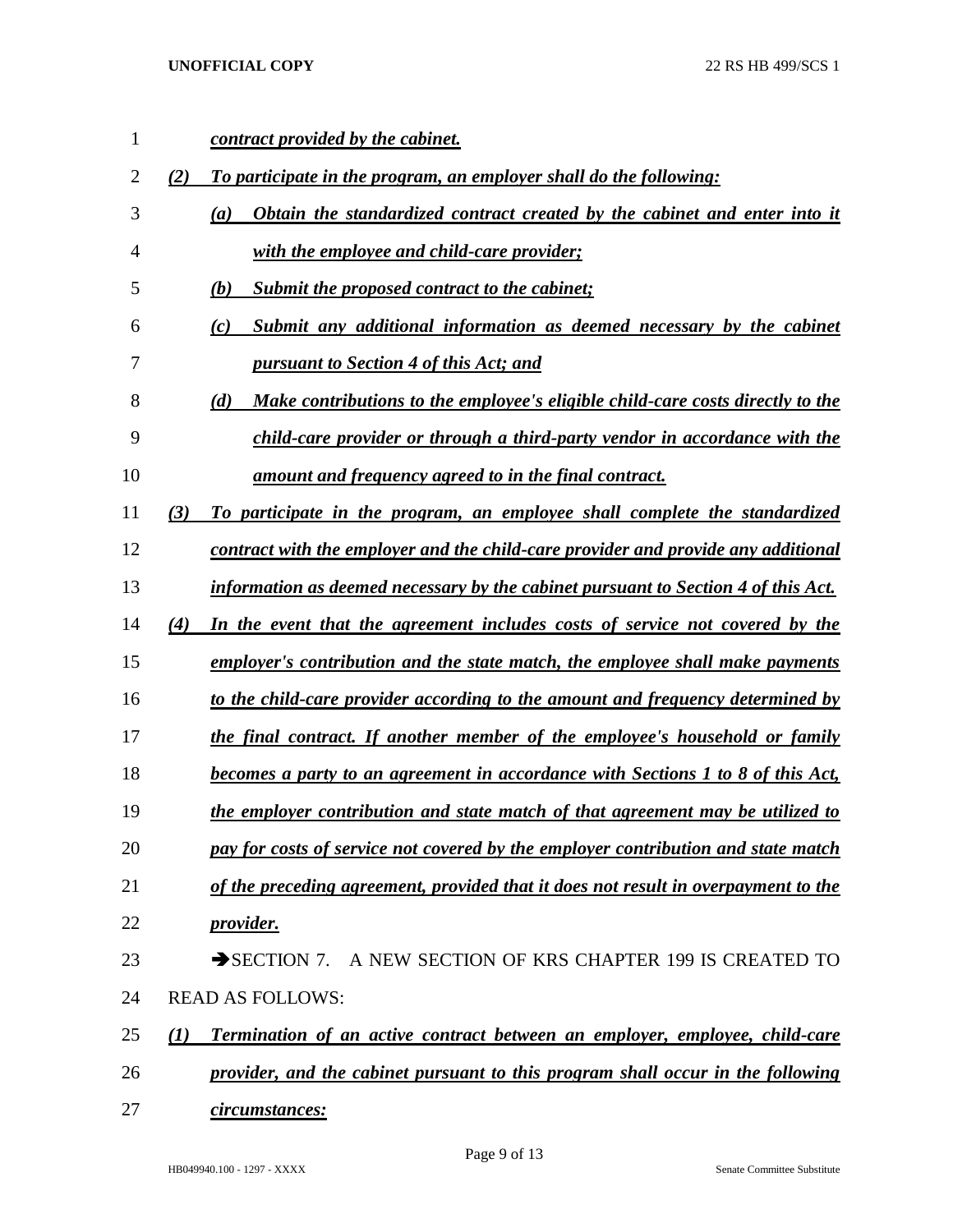| 1              | (a) | If the relationship between the employee and employer is severed, the              |
|----------------|-----|------------------------------------------------------------------------------------|
| $\overline{2}$ |     | employer shall notify the child-care provider and the cabinet within three         |
| 3              |     | (3) business days of the separation, and the contract is terminated on the         |
| 4              |     | calendar date provided by the employer in the notification. If the employer        |
| 5              |     | fails to make this notification and the cabinet issues a state match to the        |
| 6              |     | provider on behalf of that employer's employee, then the employer shall            |
| 7              |     | reimburse the cabinet for the unnecessary state match.                             |
| 8              | (b) | If the employer fails to make a contribution or contributions for the eligible     |
| 9              |     | child-care costs in accordance to the terms of the contract, the child-care        |
| 10             |     | provider shall notify the cabinet within five (5) business days. After             |
| 11             |     | receiving notification from the provider, the cabinet shall temporarily cease      |
| 12             |     | providing a state match and shall notify the employer that the contract will       |
| 13             |     | be terminated unless the employer remedies the nonpayment within five (5)          |
| 14             |     | business days of receiving notification from the cabinet. If the provider fails    |
| 15             |     | to make this notification and receives a state match from the cabinet on           |
| 16             |     | behalf of that employer's employee, the provider shall reimburse the cabinet       |
| 17             |     | for the unnecessary state match.                                                   |
| 18             | (2) | <b>Termination of an active contract between an employer, employee, child-care</b> |
| 19             |     | provider and the cabinet pursuant to this program may occur in the following       |
| 20             |     | <u>circumstances:</u>                                                              |
| 21             | (a) | If the employee fails to pay the child-care provider for costs not covered by      |
| 22             |     | the employer contribution and the state match in accordance to the terms of        |
| 23             |     | the contract, the child-care provider may give the employee reasonable time        |
| 24             |     | to remedy the nonpayment. The child-care provider may notify the cabinet           |
| 25             |     | and terminate the contract on the date that the notification was issued. If        |
| 26             |     | the child-care provider voluntarily excuses the employee's nonpayment or           |
| 27             |     | the child-care provider does not notify the cabinet within two (2) calendar        |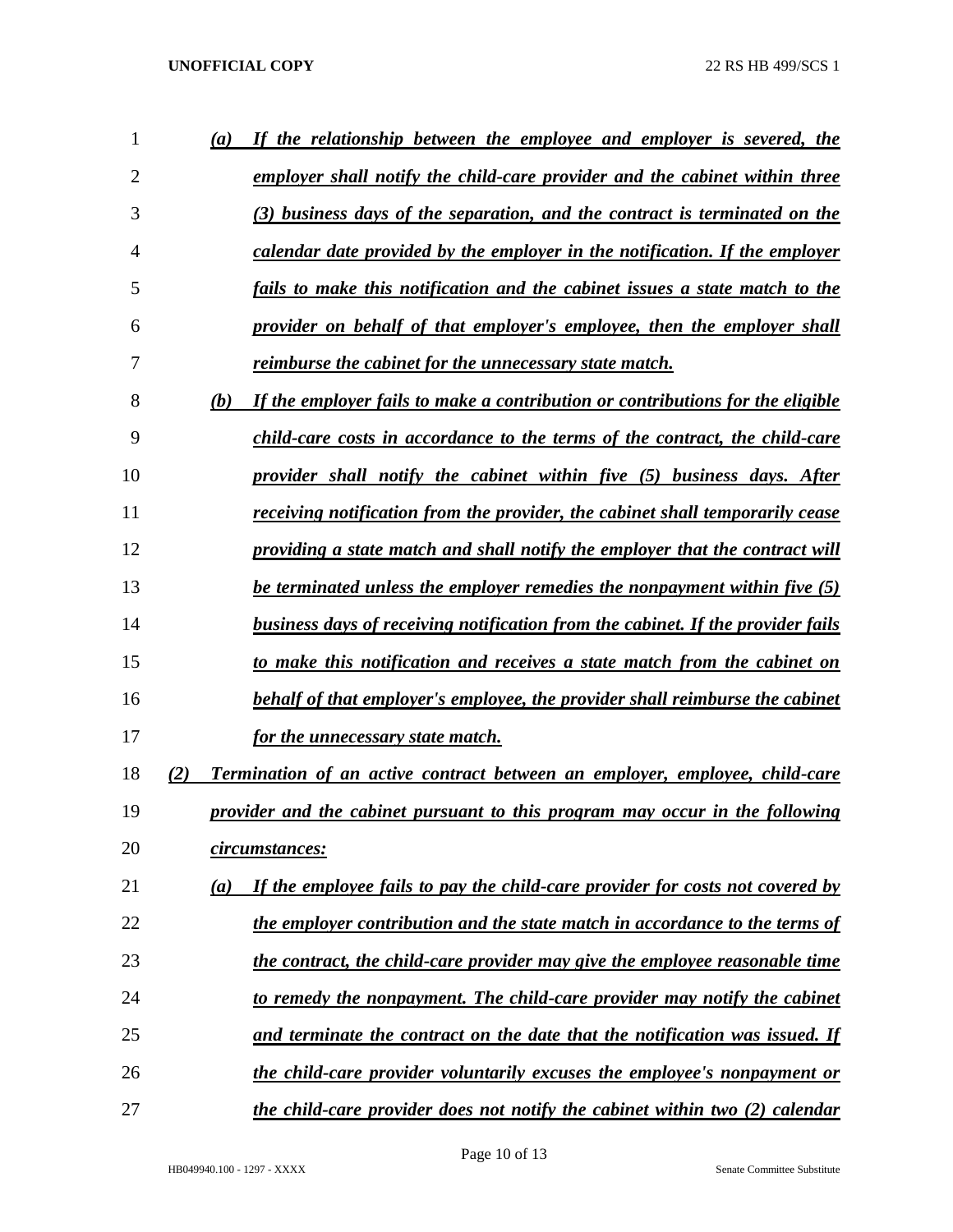| 1              | months from the date of the employee's nonpayment and continues to                      |
|----------------|-----------------------------------------------------------------------------------------|
| $\overline{2}$ | provide services, then the contract made between all the parties will                   |
| 3              | <i>automatically reflect the reduction in value;</i>                                    |
| 4              | If the child-care provider ceases participation or otherwise loses its rating in<br>(b) |
| 5              | the rating system described in KRS 199.8943, it shall notify all parties to the         |
| 6              | <u>agreement immediately; and</u>                                                       |
| 7              | (c)<br>Either the employer or employee may terminate the contract at any time and       |
| 8              | for any reason. The terminating party shall notify all the parties to the               |
| 9              | contract and specify the desired termination date, which shall occur no                 |
| 10             | sooner than two (2) weeks from the date of notification unless the child-care           |
| 11             | provider gives its consent to an earlier termination date. All parties to the           |
| 12             | contract shall be financially obligated, according to the provisions of the             |
| 13             | contract, up to the termination date.                                                   |
| 14             | $\rightarrow$ SECTION 8.<br>A NEW SECTION OF KRS CHAPTER 199 IS CREATED TO              |
| 15             | <b>READ AS FOLLOWS:</b>                                                                 |
| 16             | The Cabinet for Economic Development may coordinate with the Cabinet for Health         |
| 17             | and Family Services to incorporate this program into agreements with employers          |
| 18             | seeking economic development incentives in Subchapters 31 and 32 of KRS Chapter         |
| 19             | 154, if the employer agrees to participate in the program.                              |
| 20             | Section 9. KRS 199.990 is amended to read as follows:                                   |
| 21             | (1)<br>Any person who violates any of the provisions of KRS 199.430, 199.470, 199.473,  |
| 22             | 199.570, 199.572, and 199.590 except subsection (2), or 199.640 to 199.670, or any      |
| 23             | rule or regulation under such sections the violation of which is made unlawful shall    |
| 24             | be fined not less than five hundred dollars (\$500) nor more than two thousand          |
| 25             | dollars $(\$2,000)$ or imprisoned for not more than six $(6)$ months, or both. Each day |
| 26             | such violation continues shall constitute a separate offense.                           |
|                |                                                                                         |

(2) Any person who willfully violates any other of the provisions of KRS 199.420 to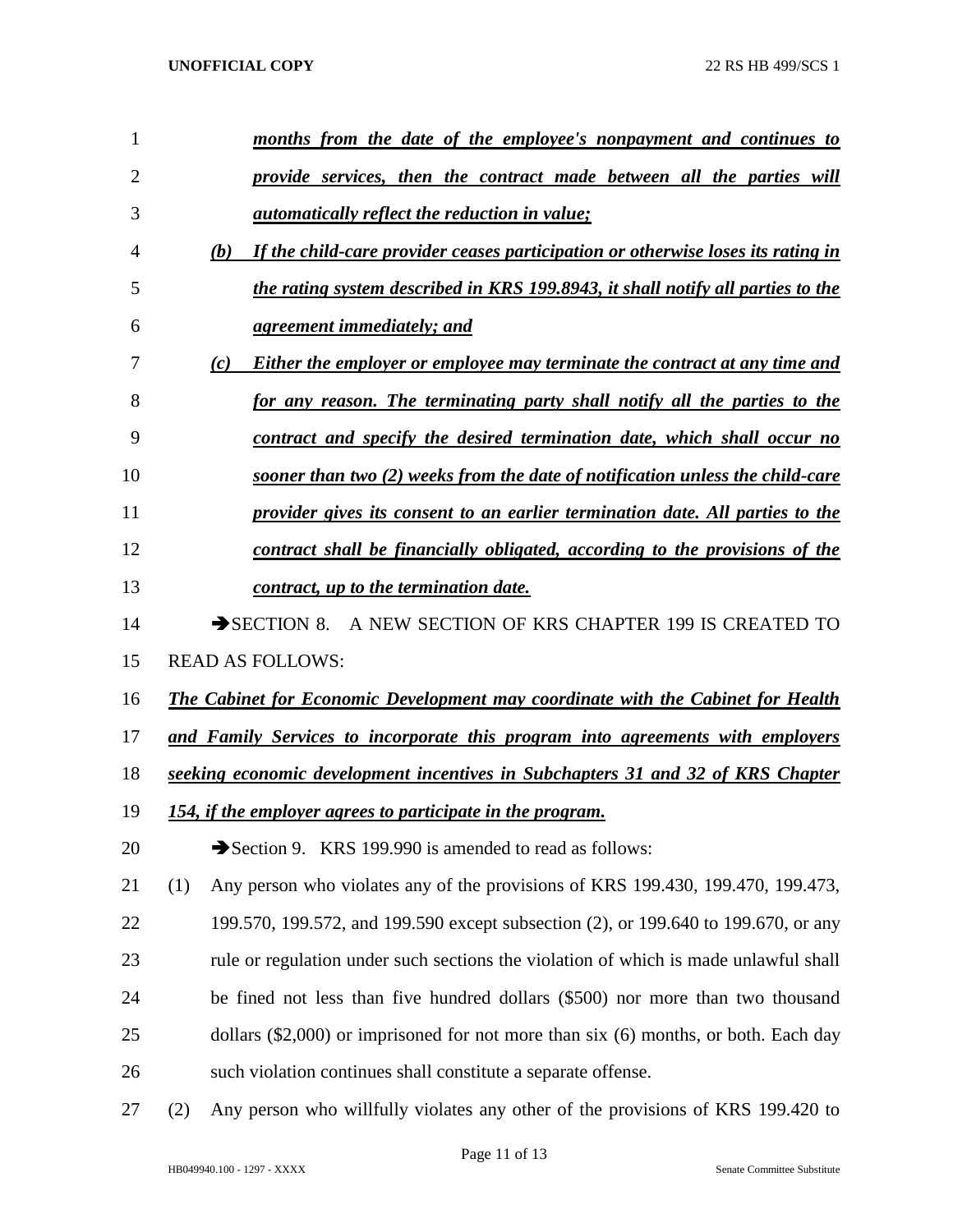199.670 or any rule or regulation thereunder, the violation of which is made unlawful under the terms of those sections, and for which no other penalty is prescribed in those sections, or in any other applicable statute, shall be fined not less than one hundred dollars (\$100) nor more than two hundred dollars (\$200) or imprisoned for not more than thirty (30) days, or both.

 (3) Any violation of the regulations, standards, or requirements of the cabinet under the provisions of KRS 199.896 that poses an immediate threat to the health, safety, or welfare of any child served by the child-care center shall be subject to a civil penalty of no more than one thousand dollars (\$1,000) for each occurrence. Treble penalties shall be assessed for two (2) or more violations within twelve (12) months. All money collected as a result of civil penalties assessed under the provisions of KRS 199.896 shall be paid into the State Treasury and credited to a special fund for the purpose of the Early Childhood Scholarship Program created in accordance with KRS 164.518. The balance of the fund shall not lapse to the general fund at the end of each biennium.

 (4) A person who commits a violation of the regulations, standards, or requirements of the cabinet under the provisions of KRS 199.896 shall be fined not less than one thousand dollars (\$1,000) or imprisoned for not more than twelve (12) months, or be fined and imprisoned, at the discretion of the court.

 (5) Any person who violates any of the provisions of KRS 199.590(2) shall be guilty of a Class D felony.

 (6) Any person who knowingly or intentionally registers false information under KRS 199.503(4) shall be fined not more than one thousand dollars (\$1,000) or imprisoned for not more than twelve (12) months, or be fined and imprisoned, at the discretion of the court.

 (7) Any person who knowingly or intentionally releases or requests confidential information in violation of KRS 199.503(8) or (9) or in violation of KRS 199.505

Page 12 of 13